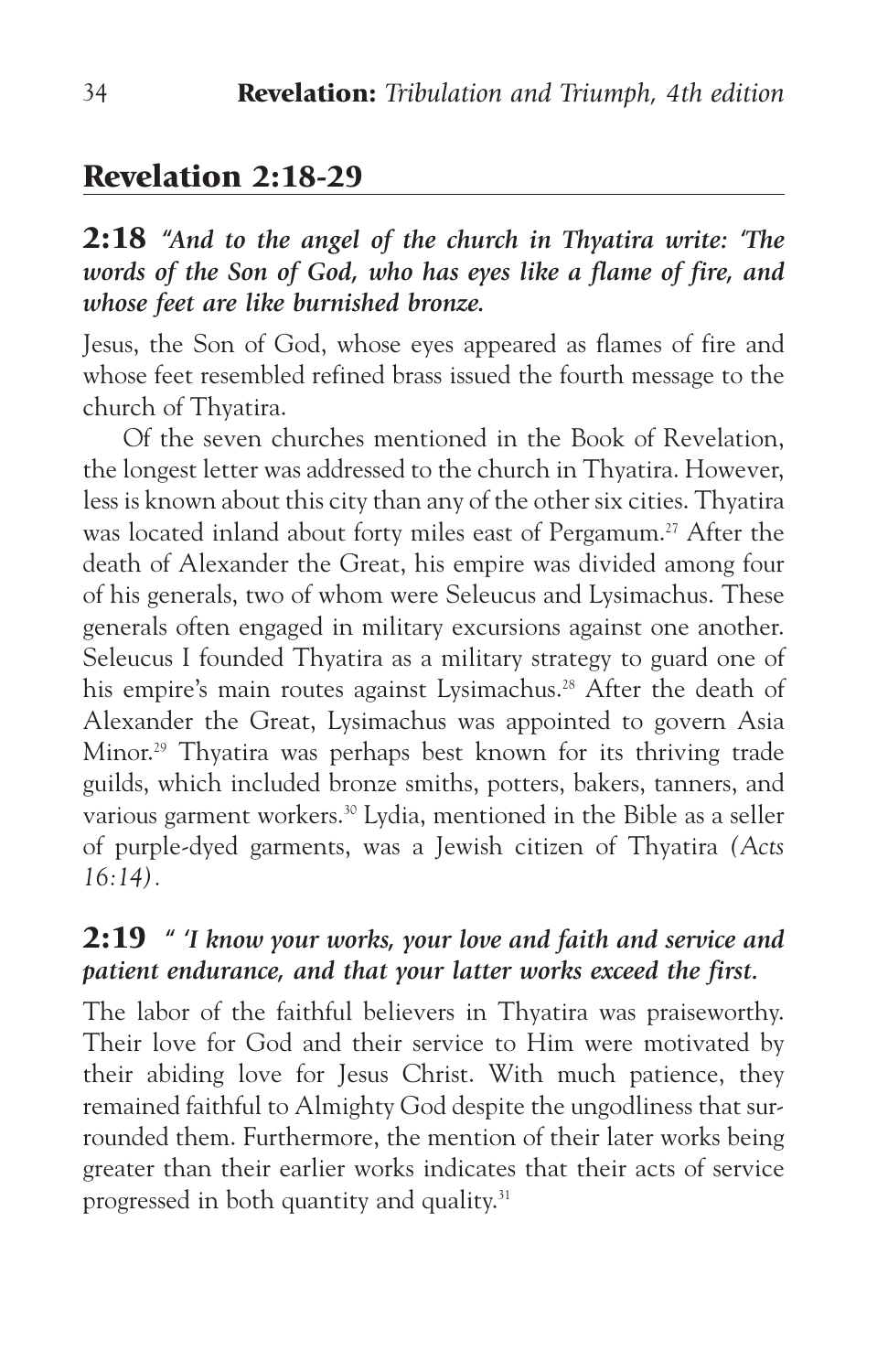### Chapter Two 35

### 2:20 *But I have this against you, that you tolerate that woman Jezebel, who calls herself a prophetess and is teaching and seducing my servants to practice sexual immorality and to eat food sacrificed to idols.*

Most scholars agree that the description of "that woman Jezebel" is an allusion to the Old Testament character by that name. Jezebel was a wicked queen who promoted the worship of Baal, the storm god that the Canaanites believed was responsible for rain and fertility.32 So strong was Jezebel's hatred toward Almighty God that she commanded the execution of His prophets throughout the land and promoted the idolatrous, sensual rituals associated with her pagan religion *(1 Kings 18:1–4).*

In His address to the church in Thyatira, the Lord exposed an individual whose heretical teachings had apparently been allowed to continue within the church without opposition. Considering the gender reference, it seems likely that this teacher was a woman. Furthermore, this woman must have attained some status within the church, perhaps due to her claim of being a prophetess, since some within the church were eager to follow her teachings.<sup>33</sup> Nevertheless, according to verse twenty-four, there were clearly several who saw through her apostasy.

Some commentators actually attempt to specifically identify this person.<sup>34</sup> While this was obviously a specific person, solid evidence does not exist to identify her. Instead, we must pay attention to the reason this person was singled out. This evil woman taught and seduced God's servants "to sin sexually and to eat food sacrificed to idols."

## 2:21 *I gave her time to repent, but she refuses to repent of her sexual immorality.*

The Lord afforded this woman gracious opportunities to repent of her adulterous ways, but she refused. Her lifestyle was her personal choice, and she would be punished for it. However, her effort to get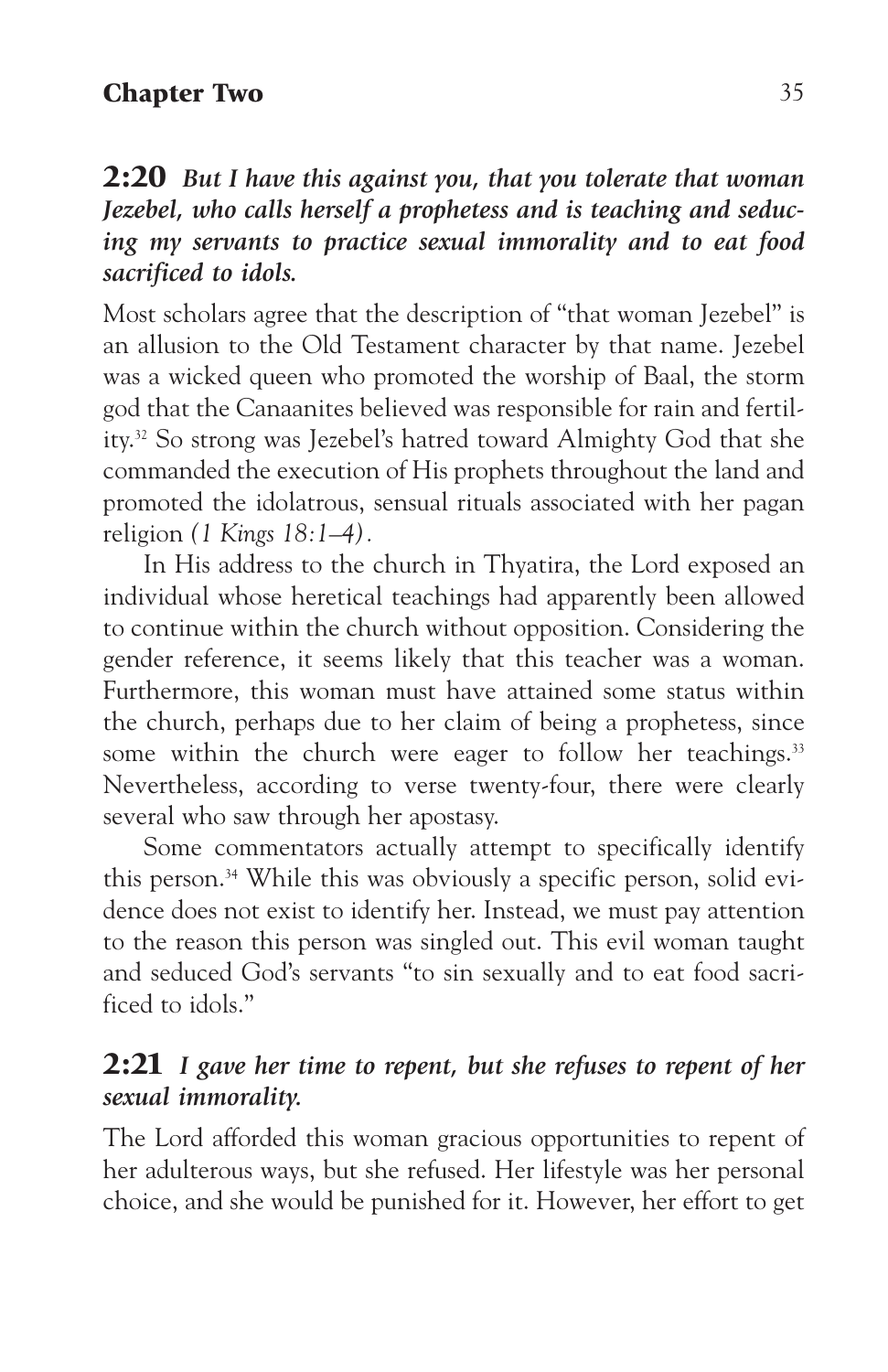others to join her religious perversion by teaching other believers was particularly abhorrent to the Lord. Therefore, because of her lack of repentance, the Lord would cut her off.

## 2:22 *Behold, I will throw her onto a sickbed, and those who commit adultery with her I will throw into great tribulation, unless they repent of her works,*

The judgments explained refer to the physical consequences that could be expected by this woman and all who followed her teachings. The Lord would turn what the woman perceived as a bed of carnal pleasure into a bed of sickness. The woman's promiscuity would probably lead to a debilitating sexual disease that would bring her to the point of death. If this was a sexually transmitted disease, then it is perfectly understandable that her consorts would likely contract the same disease and suffer the same consequences for their infidelities.

## 2:23 *and I will strike her children dead. And all the churches will know that I am he who searches mind and heart, and I will give to each of you according to your works.*

The spiritual consequences awaiting those who indulged themselves in this fornication were severe. Some commentators contend that the phrase "her children" refers to this false teacher's followers.<sup>35</sup> Although this may be the case, the phrase may also allude once again to the Old Testament Queen Jezebel and the violent death that she and her descendants suffered due to the gravity of her transgressions *(2 Kings 9:7–10)*. Furthermore, some scholars argue that the phrase "strike her children dead" refers to the second death spoken of in Revelation chapter twenty.<sup>36</sup> However, as indicated by the common Hebraic use of the phrase, which means "to slay utterly," perhaps it describes an unusually brutal death. Whatever the case, the severity of God's punishment will reveal that God was the source of this judgment. Witnessing God's judgment was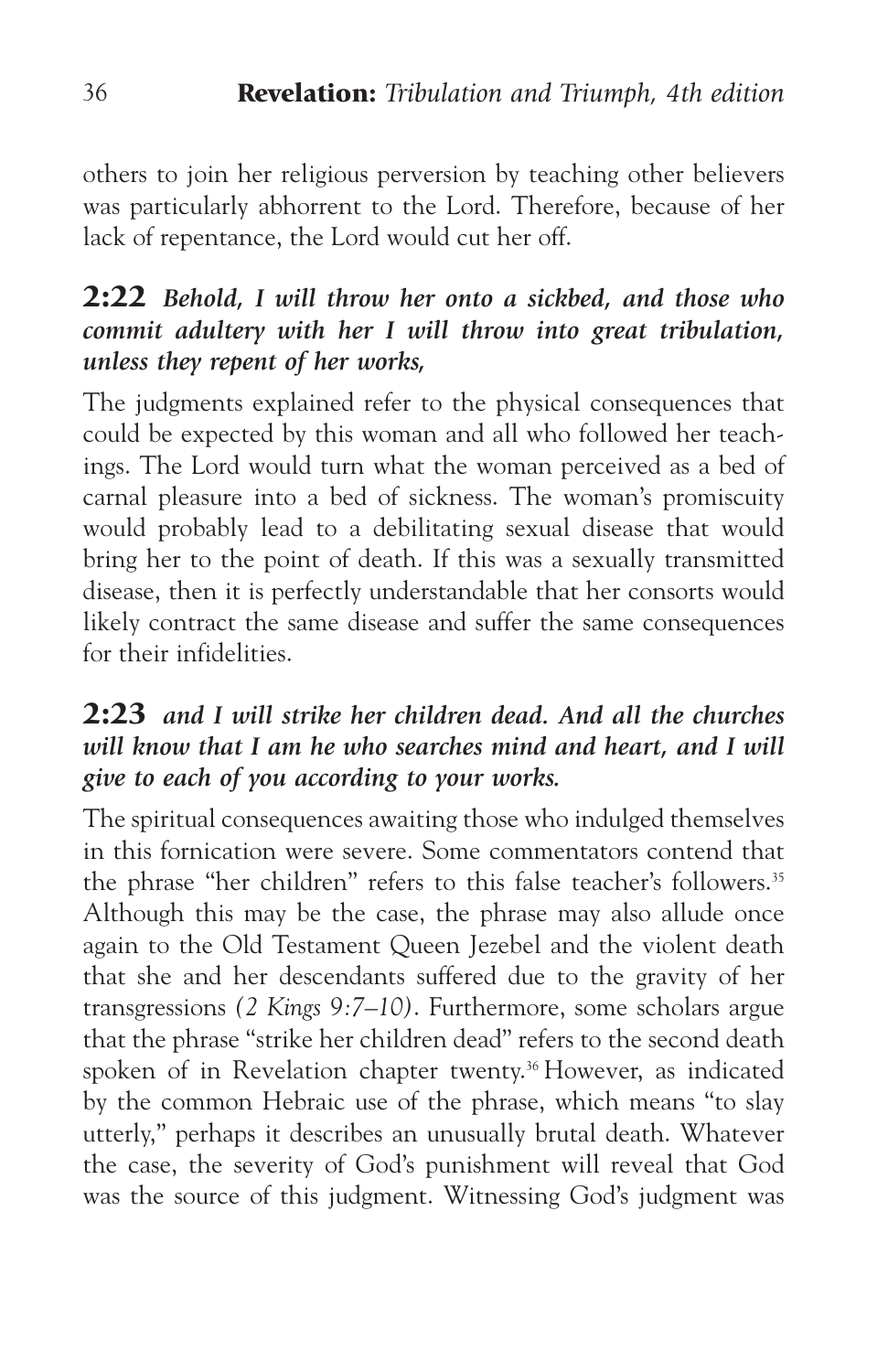#### Chapter Two 37

motivation enough to alert the rest of the church that God was not always patient, and that His judgment was swift and sure. $37$ 

Christ alone possesses the power to search the minds and hearts of every individual and to know the motive behind every deed. Whereas the Lord addressed the entire church in Thyatira, He also offered assurance that every believer within that church would not be condemned for the exploits of a few but would be judged on an individual basis *(Romans 2:5–9)*.

## 2:24-25 *24But to the rest of you in Thyatira, who do not hold this teaching, who have not learned what some call the deep things of Satan, to you I say, I do not lay on you any other burden. 25Only hold fast what you have until I come.*

The Son of God spoke more gently to those in Thyatira who had not accepted the doctrine of Jezebel. He promised these believers that they would not encounter any additional burden. This did not mean that they would never experience other struggles or tribulations but that they would not share in the consequences of those who embraced this heretical teaching. The Lord Jesus Christ encouraged those believers who had not known "the deep things of Satan" to persevere until His return. The meaning of "the deep things of Satan" is ambiguous, and its interpretation varies widely, but at the very least, it denotes the difficulty of escaping the snares of Satan's deceiving ways. A particular encouragement to this church is not only to those who overcome but also to those who remain faithful in the middle of the struggle. The Lord encouraged these believers to persist or "hold fast" to the faith that had been given to them, looking forward to the glorious return of the Lord *(1 John 3:2–3).*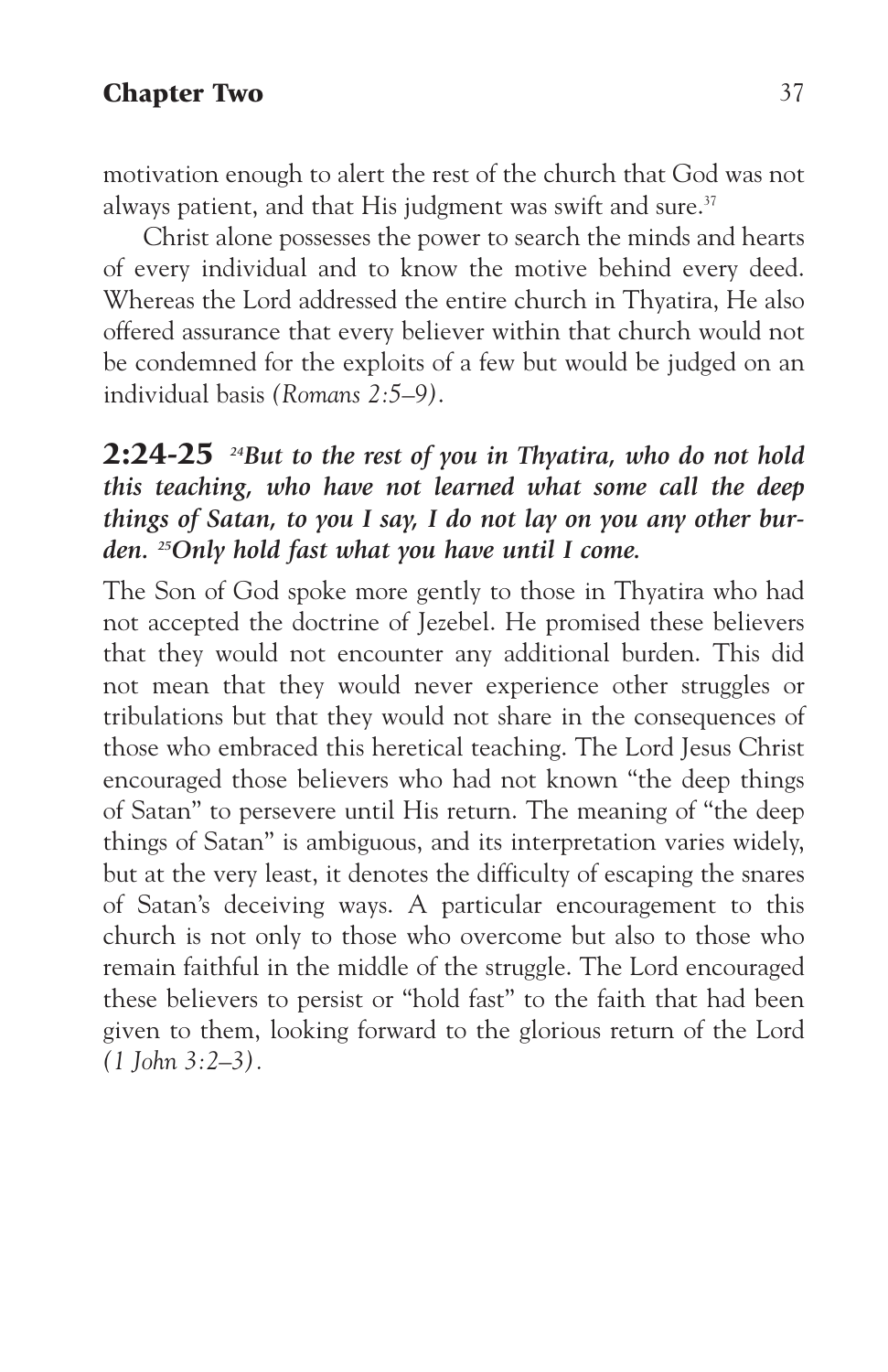2:26-28 *26The one who conquers and who keeps my works until the end, to him I will give authority over the nations, 27and he will rule them with a rod of iron, as when earthen pots are broken in pieces, even as I myself have received authority from my Father. 28And I will give him the morning star.*

These verses are a direct reference to a psalm that proclaims the Messiah's authority. "*<sup>8</sup> Ask of me, and I will make the nations your heritage, and the ends of the earth your possession. 9 You shall break them with a rod of iron and dash them in pieces like a potter's vessel" (Psalm 2:8–9).* Though this promise is believed to refer to Christ's first advent, it is also traditionally interpreted to refer to His victorious second coming.<sup>38</sup> It seems that those who receive their victory through Jesus Christ will also be given some level of authority to rule with Christ.

The concluding promise of "the morning star" has also received varied explanation. The most defensible interpretation of this phrase contends that it refers to Jesus Christ Himself.39 *"I, Jesus, have sent my angel to testify to you about these things for the churches. I am the root and the descendant of David, the bright morning star" (Revelation 22:16).* Using this explanation, this promise parallels the promises to the other churches in which Christ assured His redeemed people of everlasting life in His presence in heaven.

### 2:29 *He who has an ear, let him hear what the Spirit says to the churches.'*

Once again, the Lord Jesus encouraged all believers, all those whose perceptions have been changed by the transforming work of the Holy Spirit, to listen to the message of this letter and to heed the warnings and discern their significance.

### Notes/Applications

The church at Thyatira had commendable traits. Jesus spoke well of the people of the church regarding their deep and abiding love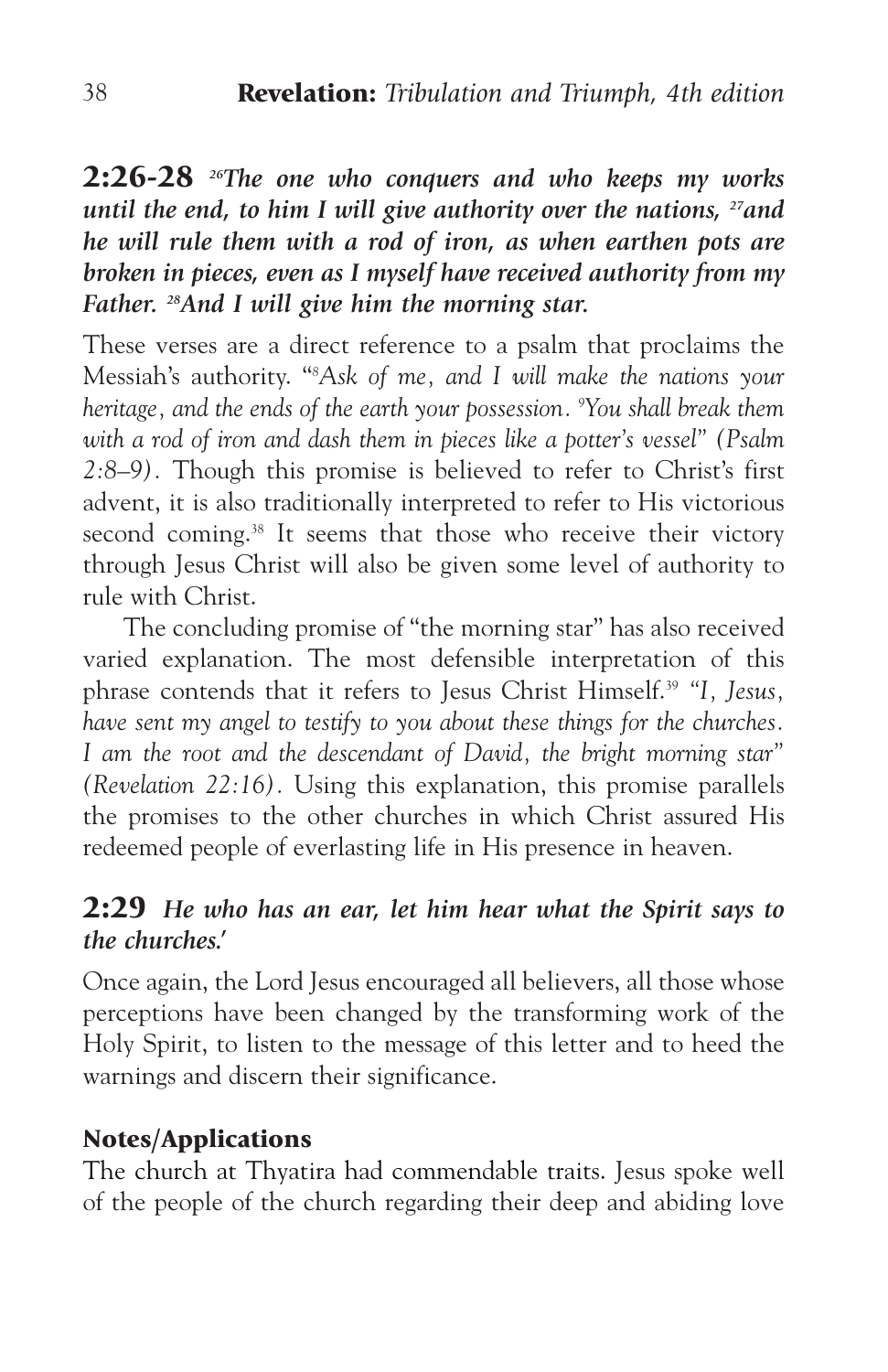#### Chapter Two 39

for their Lord. Their lives openly reflected a living testimony of the transforming power of Jesus Christ. Their conduct displayed "love and faith and service and patient endurance." In fact, the Lord openly testified that the church portrayed a greater Christian maturity during their later years than at the beginning.

Such a witness from the mouth of the Lord Himself is indisputable evidence of the continuing growth of the church. However, Jesus saw a terrible blight within this community of believers. There were chronic compromises within the church resulting in sexual immorality and pervasive debauchery. There was a woman of some importance within the church who was leading some of the flock down the wrong pathway to open contempt. She was much like the woman Jezebel whose story is recorded in 1 Kings.

Baal, the fertility god of the Sidonians, was Jezebel's god. The followers of Baal practiced sexual immorality and other depraved activities in the belief that such rituals would bring fertility to their land. Much like the Jezebel of Israel during the reign of Ahab *(1 Kings 16:29–33)*, the prominent woman in Thyatira, also identified as Jezebel, seduced members of the church to indulge in sexual immorality and in eating food sacrificed to idols.

Jesus indicted the church at Thyatira for tolerating such blatant corruption and for worshiping a false god, forsaking the God Who created them and redeemed them for Himself. Jesus dispensed His judgment, condemning the woman and her followers to a bed of sickness and death. Jesus's swift judgment confirms to all, especially believers, that sin cannot evade judgment because Jesus is the One Who searches the hearts and minds *(verse 23)*.

One wonders how such a growing, maturing, faithful church could tolerate such blatant contempt toward God. However, we do not have to look very far to find the answer to this question. Even though the redeemed continue to live in the security of God's saving grace, the battle between the dying sin nature and the growing new man continues to rage in the heart of God's children. Therefore, the old Adamic nature, still functioning as a source of corruption